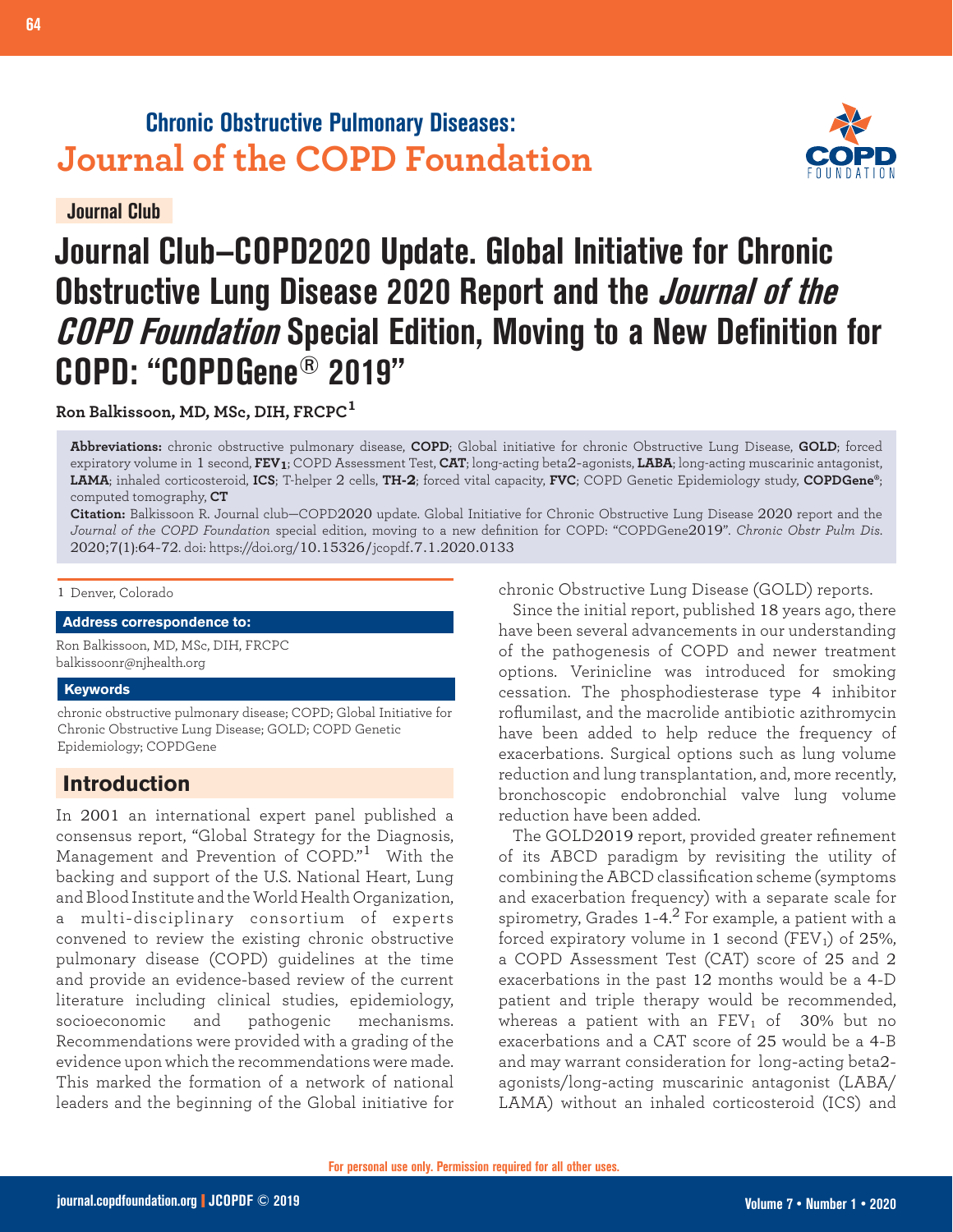could be considered for lung volume reduction or lung transplant due to severe emphysema and or significant small airway disease and air trapping. The reintroduction of the FEV<sub>1</sub>, as a separate scale from the ABCD paradigm, acknowledges that the  $FEV<sub>1</sub>$  confers greater refinement in classification of the COPD patient and their treatment options rather than simply being a surrogate measurement for risk of frequent exacerbations. It has been proposed as a means to improve the precision of determining treatment options for COPD patients.

There is also a new chart for the "Management of COPD" describing the important steps for "initial diagnosis, assessment and management" and then a separate iterative loop for the follow- up components of "Reviewing and Adjusting Therapy," as well as a treatment paradigm for the role of dual combination therapy (LABAs, LAMAs and combinations with ICSs): ICS/LABA, LABA/LAMA, LABA/LAMA/ ICS). As previously, group A patients start with short-acting bronchodilators, Group B with longacting bronchodilators or the consideration of dual bronchodilators if they are particularly symptomatic. For Group C the initial recommendation would be a LAMA. For Group D the initiating therapy could be LAMA or LAMA/LABA if the patient is particularly symptomatic or ICS/LABA if the blood eosinophil count is greater than 300 cells/MCL. "Triple therapy" is recommended when trials of dual bronchodilation and/or ICS/LABA don't adequately relieve symptoms or reduce exacerbations. Following initiating treatment, escalation or de-escalation of therapy is adjusted according to response to therapy.

In the past few years, there has been some jockeying in the placement of ICSs within the GOLD treatment paradigm. Whereas earlier versions of GOLD placed ICS/LABA as the first line of therapy for GOLD Grades 3 and 4 and (Group C and Group D), the more recent iterations have essentially reserved their use for patients where LAMA and/or LABA fail to reduce exacerbations. The rationale for this shift relates to concerns regarding ICS adverse effects, particularly, their higher association with lower respiratory tract infections,3 in addition to evidence that LAMAs (with or without a LABA) were capable of reducing exacerbations in a subset of COPD patients who had at least 1 exacerbation in the previous 12 months.<sup>4-12</sup> More recent large-scale studies such as the IMPACT and FULFIL trials have revisited the role of ICSs in

the reduction of exacerbations,  $13-15$  (suggesting the reduction is superior to LABA/LAMA or LABA/ICS in patients who have 2 or more exacerbations, but also, with respect to the IMPACT trial, reexamining the potential mortality benefit related to ICSs).<sup>16</sup>

The renewed interest in the last few years to the relevance of the concept of asthma/COPD overlap was in part related to trying to establish greater precision in determining those patients who might be most appropriate for ICS/LABA or ICS/LABA/ LAMA therapy but also due to the development of monoclonal antibodies such as the anti-interleukin-5 ligand and interleukin-5 receptorα antagonist and the anti-interleukin-4 receptor $\alpha$  antagonist that block pathways important for T-helper 2 (TH-2) cell signaling. Sputum eosinophils were studied to see if they helped predict good responders to ICSs and to the TH-2 biologics $^{17\text{-}22}$  for treating patients with COPD or so-called asthma/COPD overlap. To date none of the trials with biologics have proven them to be efficacious in COPD patients. $23-26$  Interestingly, the GOLD committee has decided to cease from using the "asthma/COPD overlap" term and instead states that these are separate diseases that share some common characteristics and may coexist in an individual. A new table has been added that provides a clearer outline of the decision factors to be used to decide on the use of ICSs and indicates that the strongest support is history of at least 1 hospitalization or at least 2 moderate exacerbations for COPD exacerbations or at least moderate exacerbations per year and blood eosinophil count > 300 cell/mcL and history of/ or current concomitant asthma. There is moderate support for considering use for those with 1 moderate exacerbation and blood eosinophil count between 100-300 cells/mcL. Factors against the use of ICSs include if patients have repeated pneumonia events or blood eosinophil counts < 100 cells/mcL or history of mycobacterial infection.

GOLD2020 provides an updated review and list of common conditions that should be considered in the differential diagnosis of COPD exacerbations including; pneumonia, pneumothorax, pleural effusion, pulmonary embolism, pulmonary edema due to cardiac related conditions, and cardiac arrhythmiasatrial fibrillation/flutter.

The GOLD report continues to recommend initiating therapy only after patients demonstrate evidence of a threshold cutoff post-bronchodilator  $FEV<sub>1</sub>$  to forced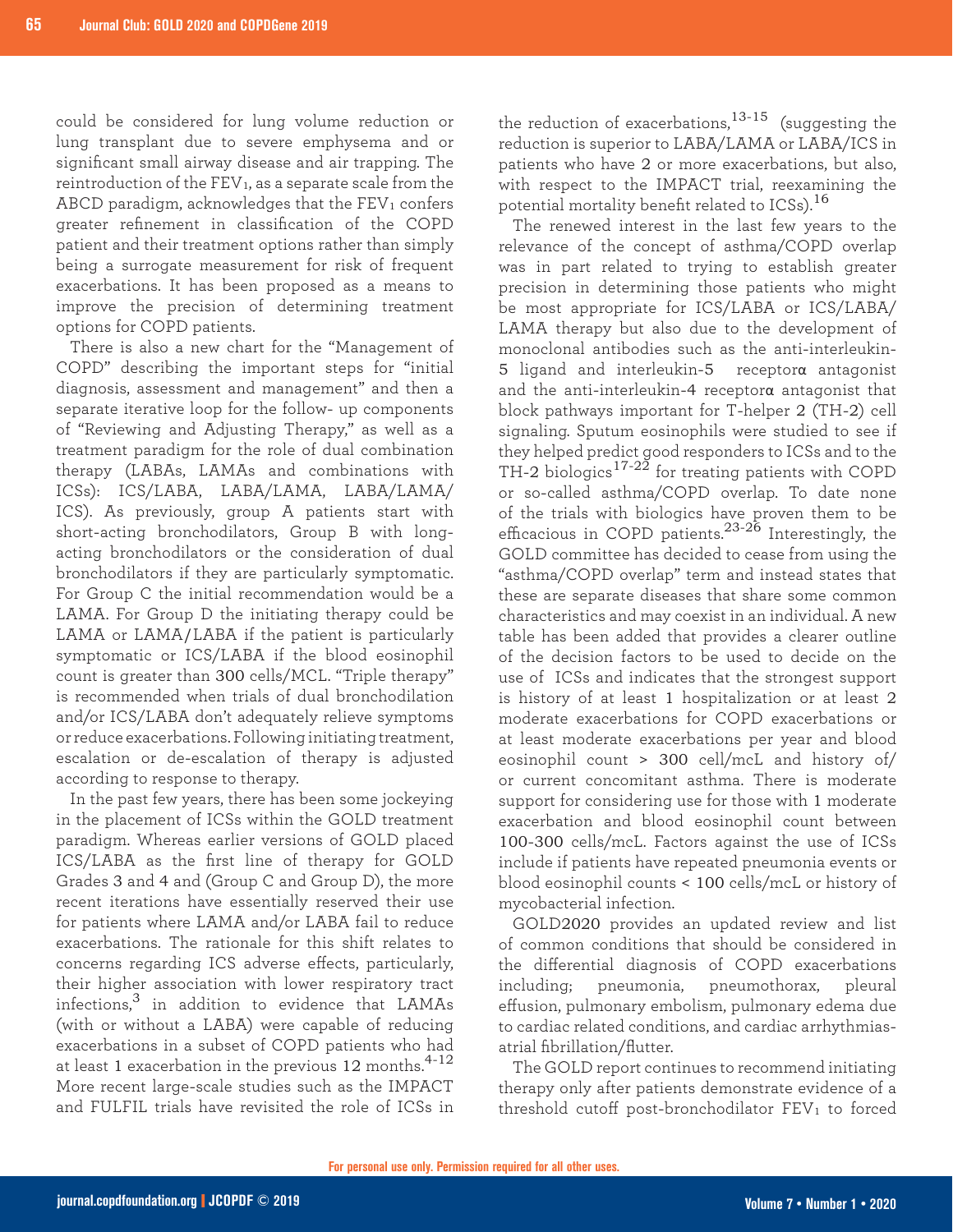vital capacity (FVC) ratio of less than 70%. In addition to exposure and symptoms, this remains the physiologic cornerstone of GOLD's definition for the diagnosis of COPD despite the recognition in the report that there are individuals who may have structural changes such as emphysema or significant small airway disease and air trapping and even a reduced  $FEV<sub>1</sub>$ . Yet, if a patient has a preserved FEV1/FVC ratio, he/she is not considered for treatment within the GOLD paradigm. The rationale has been that, while these abnormalities may indicate that these individuals are susceptible to lung injury related to cigarette smoking or other injurious inhalants, (biomass fuels for example), there is little evidence that our current treatment options have much impact on their symptoms or progression of their disease. Further, there is little data as to whether a group of these patients has been fully identified and characterized and to know whether or not this group of individuals experience significant exacerbations.

The COPD Genetic Epidemiology (COPDGene®) study includes over 10,000 current or former smokers in the United States enrolled between 2008 and 2011. Baseline evaluations included pre-and post-bronchodilator spirometry, 6-minute walk test distance, inspiratory and expiratory computed tomography (CT) scans that included a quantitative assessment of airway wall thickness, emphysema and gas trapping. Participants also complete 6 month interval telephone and web-based follow-ups. In addition, a series of biomarkers were collected including fibrinogen C-reactive protein, surfactant protein D, soluble receptor for advanced plication and products, and Clara cell secretory protein. Mortality is also being tracked. There were 4615 participants who completed a 5-year follow-up with a full set of data including return visits for physiologic and radiographic assessments. With this enormous database of exposure, symptoms, CT imaging, spirometry and biomarkers, the COPDGene® investigators set out to formulate a unique and new classification scheme for COPD patients by characterizing patients based on quantitative CT and physiologic and biomarker variables.

Interestingly, 3 papers from the COPDGene® study group were published in a [Special Issue of this](https://journal.copdfoundation.org/2019Special-Issue)  Journal—*[Chronic Obstructive Pulmonary Diseases:](https://journal.copdfoundation.org/2019Special-Issue)  [Journal of the COPD Foundation](https://journal.copdfoundation.org/2019Special-Issue)*—in November 2019.<sup>27-29</sup> The papers present thought-provoking data compelling us to rethink whether our current

definition, diagnostic criteria, and characterization of patients with COPD is adequate to optimally care for this patient population. To date, while oxygen therapy and smoking cessation have been shown to prolong survival, there are no medications that have been definitively proven to have the ability to improve survival or to change the natural course of the disease in ways that would be considered as disease modifying. With the IMPACT trial data<sup>16</sup> bringing into question whether or not ICSs may indeed confer an improved survival benefit, we want to make sure we optimally characterize the spectrum of COPD patients to identify who are likely to benefit and whether such interventions have their greatest impact if they are started early. Further, as we move forward, it is hoped that we will be able to discover new medications that may be truly disease modifying for patients with COPD. The COPDGene® study has been following a large cohort of individuals with substantial smoking histories over several years and is allowing us to characterize a group of current and former smokers in a level of detail that has never been previously attempted. With the data generated from this study and the papers that are being published, we are able to more clearly phenotype individuals who have significant smoking histories and indeed, pose a compelling argument for revisiting our current GOLD definition of COPD that has been the accepted standard for almost 20 years. Ultimately, the goal of such documents is to educate health care providers and the public about the deleterious effects of cigarette smoke (and other potential harmful inhalant exposures) and lay out comprehensive strategies to prevent the development and progression of disease. Moving to a definition of COPD that incorporates not only lung function, but also structural changes noted on CT scans will enable us to select patients with greater precision for clinical trials to test these newer medicines.

The COPDGene® articles presented in this Journal Club are thought-provoking and compelling yet there are a few important issues to put in perspective. The COPDGene® cohort is highly enriched with heavy smokers (average of approximately 50 pack years) with airflow limitation and therefore the findings, including associations and projections, may not be universally applicable to those with lower cigarette, (or biomass), exposure or non-smokers who demonstrate airflow limitation. CT scanning is a high tech and expensive modality and quantitative CT is not standardized.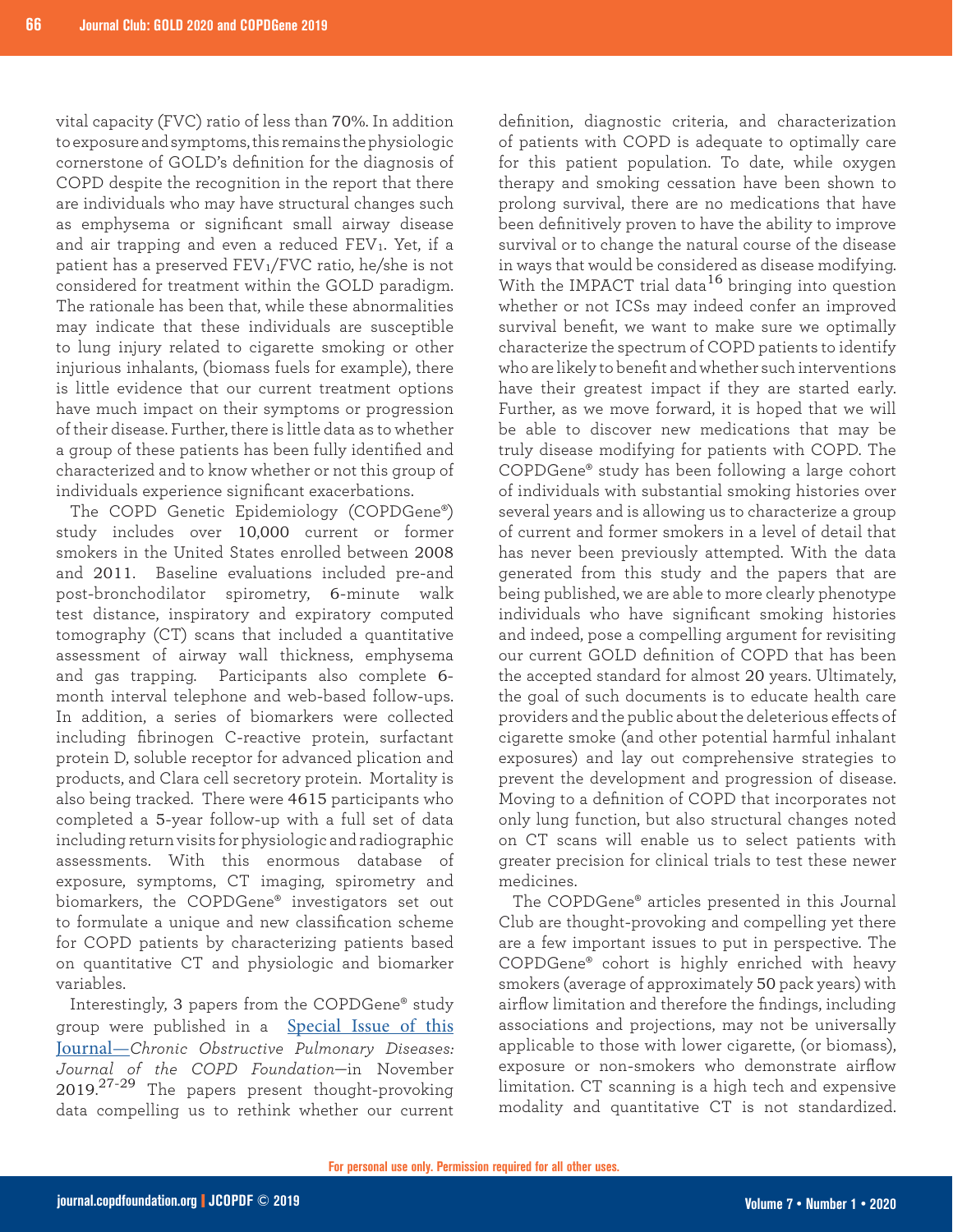This will need to be further studied and standardized as far as automated algorithms for calculation of emphysema and small airway disease and its practical application globally. Studies will need to examine whether there may be other less expensive means to acquire similar information regarding small airway disease, particularly for parts of the world where there may not be access to such technology.

Since 2007 the COPD Foundation has produced a Pocket Consultant Guide to assist health care providers in caring for patients with COPD. They launched a mobile version in 2013 that was then updated in 2018 and in June of 2019 released the latest iteration that is a mobile app with a significant health care provider track and a patient track with an interactive daily action plan, activity monitoring and exercise videos. Considering the COPD Foundation endorsement of moving to a new definition of COPD, the next iteration of the COPD Foundation pocket guide is likely to reflect this transition to the COPDGene® 2019 definition.

#### **Bottom Line**

The GOLD Committee has provided an abundance of sound evidence-based recommendations for over 18 years and will continue to be a global leader and an invaluable source of information. Hopefully, they will find the work of the COPDGene® group compelling enough to incorporate their findings into an updated definition of COPD going forward. Of course, the big question that future studies will need to address is whether suggesting that a screening CT scan (with special quantitative measurement capabilities, as yet not standardized) on smokers with a certain smoking history (yet to be determined) leads to interventions that will provide significant positive outcomes that will justify the added expense to incorporate such screening. It has been proven for lung cancer; it is quite plausible it will also be found for COPD. Indeed, there will certainly be overlap and insights to gain from the lung cancer screening program to date. It will also be instructive to review how many lung cancers are serendipitously found on CT evaluations as part of COPDGene® and what are the characteristics of that cohort.

#### **Abstract 1 COPDGene® 2019: Redefining the Diagnosis of Chronic Obstructive Pulmonary Disease**

Lowe KE, Regan EA, Anzueto A, et al. *Chronic Obstr Pulm Dis*. 2019;6(5):384-399. doi: http://dx.doi.org/10.15326/jcopdf.6.5.2019.0149

**Background:** Chronic obstructive pulmonary disease (COPD) remains a major cause of morbidity and mortality. Present-day diagnostic criteria are largely based solely on spirometric criteria. Accumulating evidence has identified a substantial number of individuals without spirometric evidence of COPD who suffer from respiratory symptoms and/or increased morbidity and mortality. There is a clear need for an expanded definition of COPD that is linked to physiologic, structural (computed tomography [CT]) and clinical evidence of disease. Using data from the COPD Genetic Epidemiology study (COPDGene®), we hypothesized that an integrated approach that includes environmental exposure, clinical symptoms, chest CT imaging and spirometry better defines disease and captures the likelihood of progression of respiratory obstruction and mortality.

**Methods:** Four key disease characteristics environmental exposure (cigarette smoking), clinical symptoms (dyspnea and/or chronic bronchitis), chest CT imaging abnormalities (emphysema, gas trapping and/or airway wall thickening), and abnormal spirometry - were evaluated in a group of 8784 current and former smokers who were participants in COPDGene® Phase 1. Using these 4 disease characteristics, 8 categories of participants were identified and evaluated for odds of spirometric disease progression (FEV<sub>1</sub> > 350 ml loss over 5 years), and the hazard ratio for all-cause mortality was examined.

**Results:** Using smokers without symptoms, CT imaging abnormalities or airflow obstruction as the reference population, individuals were classified as Possible COPD, Probable COPD and Definite COPD. Current Global initiative for obstructive Lung Disease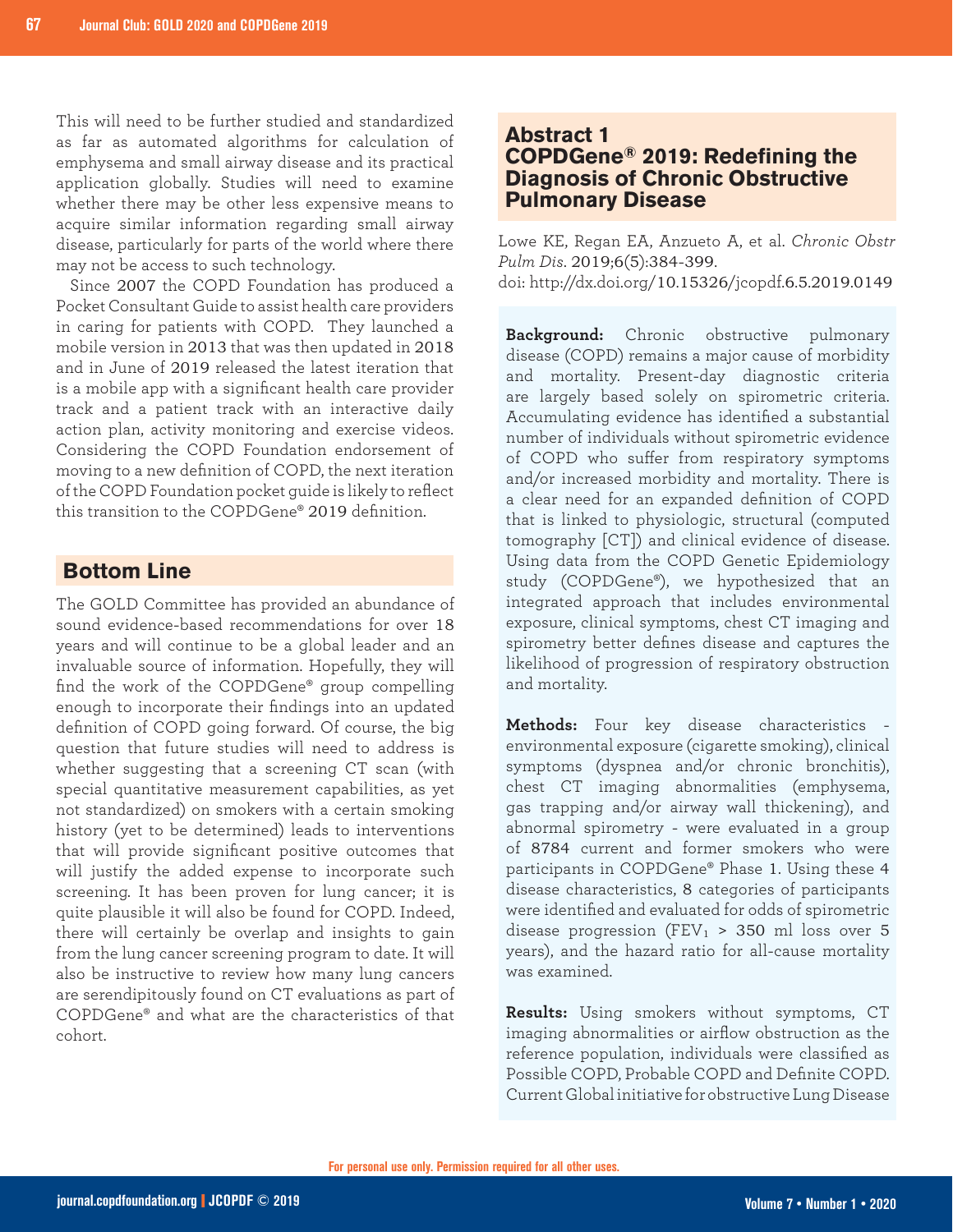(GOLD) criteria would diagnose 4062 (46%) of the 8784 study participants with COPD. The proposed COPDGene® 2019 diagnostic criteria would add an additional 3144 participants. Under the new criteria, 82% of the 8784 study participants would be diagnosed with Possible, Probable or Definite COPD. These COPD groups showed increased risk of disease progression and mortality. Mortality increased in patients as the number of their COPD characteristics increased, with a maximum hazard ratio for all cause-mortality of 5.18 (95% confidence interval [CI]: 4.15-6.48) in those with all 4 disease characteristics.

**Conclusions:** A substantial portion of smokers with respiratory symptoms and imaging abnormalities do not manifest spirometric obstruction as defined by population normals. These individuals are at significant risk of death and spirometric disease progression. We propose to redefine the diagnosis of COPD through an integrated approach using environmental exposure, clinical symptoms, CT imaging and spirometric criteria. These expanded criteria offer the potential to stimulate both current and future interventions that could slow or halt disease progression in patients before disability or irreversible lung structural changes develop.

## **Comments**

It has been appreciated that there are smokers with significant symptoms of cough, shortness of breath, and mucous production who may demonstrate evidence of emphysema and/or small airways disease, (noted by gas trapping and airway wall thickening), despite having normal  $FEV_1$  and a preserved  $FEV_1$ /  $FVC$  ratio of greater than 70%. In the initial iterations of the GOLD guidelines such patients were considered to be GOLD 0 but this Grade was dropped in subsequent iterations of the GOLD report. There is also the group of individuals who have an  $FEV<sub>1</sub>$  that is reduced below 80% of predicted but have a normal  $FEV_1/FVC$ and have been labeled as preserved ratio-impaired spirometry (PRISm). This study demonstrates the utility of incorporating the 4 significant features of exposure, symptoms, CT scan characterization of emphysema and airway wall thickening and physiological measures of lung function. The study identifies that a substantial

number already would meet GOLD criteria for a COPD diagnosis and a significant number would be added using the COPDGene® 2019 definition. With this data set the authors use a matrix to identify 8 groups and define the relative probability of having COPD. Using these parameters to characterize these individuals it is apparent that many individuals, up to 40 %, fall into these categories and that they do indeed progress over 5 years with similar rates of mortality as those with an  $FEV_1/FVC < 70\%$ .

## **Abstract 2 Subtypes of COPD Have Unique Distributions and Differential Risk of Mortality**

Young KA, Regan EA, Han MK, et al and the COPDGene Investigators. *Chronic Obstr Pulm Dis*. 2019;6(5):400-413. doi: http://dx.doi.org/10.15326/jcopdf.6.5.2019.0150

**Background:** Previous attempts to explore the heterogeneity of chronic obstructive pulmonary disease (COPD) clustered individual patients using clinical, demographic, and disease features. We developed continuous multidimensional disease axes based on radiographic and spirometric variables that split into an airway-predominant axis and an emphysema-predominant axis.

**Methods:** The COPD Genetic Epidemiology study (COPDGene®) is a cohort of current and former smokers, > 45 years, with at least 10 pack years of smoking history. Spirometry measures, blood pressure and body mass were directly measured. Mortality was assessed through continuing longitudinal follow-up and cause of death was adjudicated. Among 8157 COPDGene® participants with complete spirometry and computed tomography (CT) measures, the top 2 deciles of the airway-predominant and emphysemapredominant axes previously identified were used to categorize individuals into 3 groups having the highest risk for mortality using Cox proportional hazard ratios. These groups were also assessed for causal mortality. Biomarkers of COPD (fibrinogen, soluble receptor for advanced glycation end products [sRAGE], C-reactive protein [CRP], clara cell secretory protein [CC16], surfactant-D [SP-D]) were compared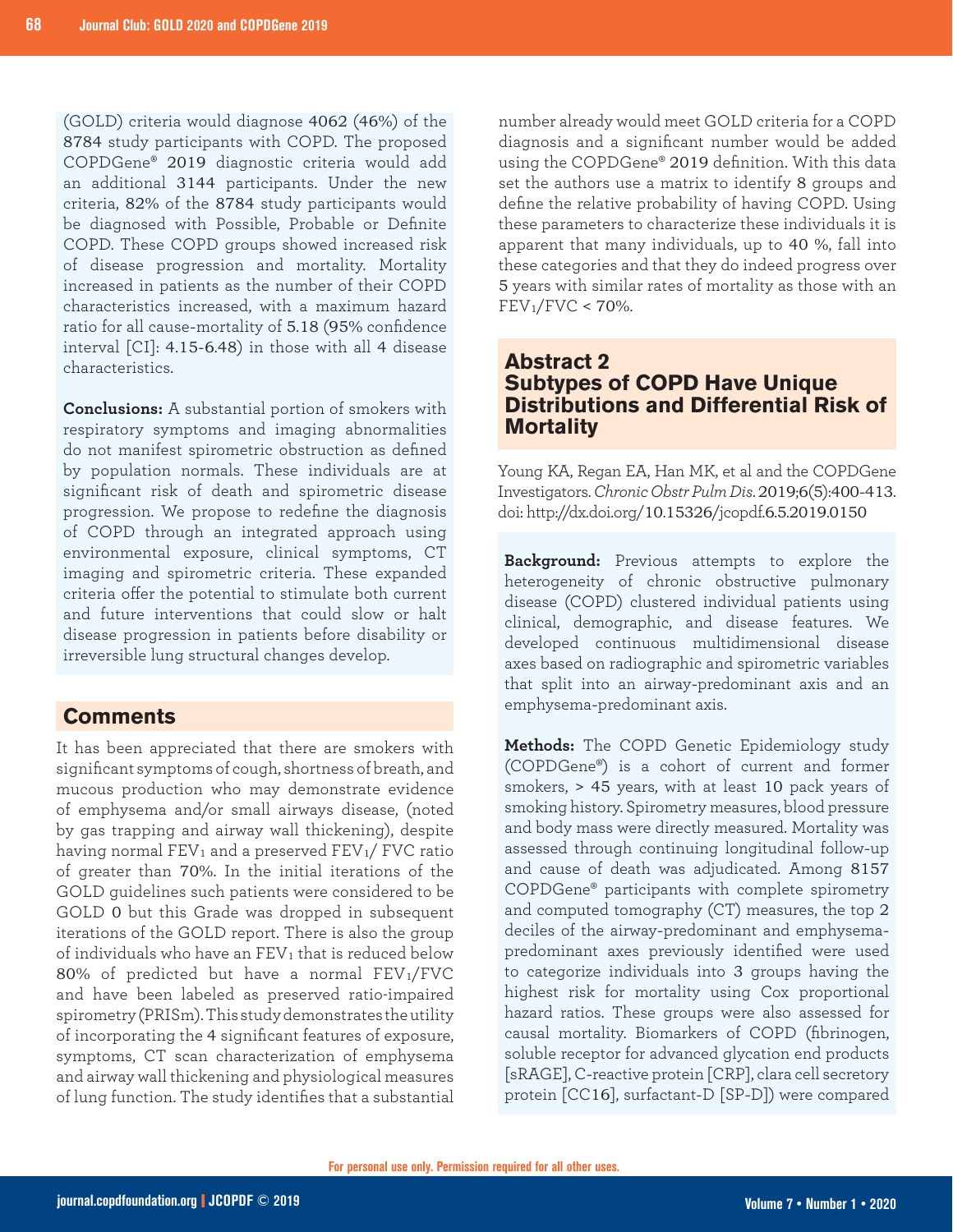#### by group.

**Findings:** High-risk subtype classification was defined for 2638 COPDGene® participants who were in the highest 2 deciles of either the airwaypredominant and/or emphysema-predominant axis (32% of the cohort). These high-risk participants fell into 3 groups: airway-predominant disease only (APD-only), emphysema-predominant disease only (EPD-only) and combined APD-EPD. There was 26% mortality for the APD-only group, 21% mortality for the EPD-only group, and 54% mortality for the combined APD-EPD group. The APD-only group (n=1007) was younger, had a lower forced expiratory volume in 1 second (FEV<sub>1</sub>) percent  $(\%)$  predicted and a strong association with the preserved ratioimpaired spirometry (PRISm) quadrant. The EPDonly group (n=1006) showed a relatively higher  $FEV<sub>1</sub>$ % predicted and included largely GOLD stage 0, 1 and 2 participants. Individuals in each of the 3 high-risk groups were at greater risk for respiratory mortality, while those in the APD-only group were additionally at greater risk for cardiovascular mortality. Biomarker analysis demonstrated a significant association of the APD-only group with CRP, and sRAGE demonstrated greatest significance with both the EPD-only and the combined APD-EPD groups.

**Interpretation:** Among current and former smokers, individuals in the highest 2 deciles for mortality risk on the airway-predominant axis and the emphysemapredominant axis have unique associations to spirometric patterns, different imaging characteristics, biomarkers and causal mortality.

#### **Comments**

This study by Young and colleagues examined the differences between airway predominant and emphysema predominant CT patterns with regard to disease progression and mortality. The study once again reinforces that patients currently not identified by GOLD classification as having disease warranting pharmacologic intervention, can progress significantly over a 5-year interval. This study also pointed out the benefits of smoking cessation leading to reduced progression for patients at early stages such as GOLD 0 and GOLD 1. These findings support the concept that, for at least certain interventions, early detection and commencement of therapy may lead to better long-term outcomes rather than waiting for further progression to occur before initiating treatment. Also sobering is the fact that the combined airway predominant disease group and emphysema predominant disease group individuals progressed at the highest 5-year all-cause mortality.

#### **Abstract 3 Pulmonary Subtypes Exhibit Differential Global Initiative for Chronic Obstructive Lung Disease Spirometry Stage Progression: The COPDGene® Study**

Young KA, Strand MJ, Ragland MF, et al for the COPDGene Investigators. *Chronic Obstr Pulm Dis.* 2019;6(5):414-429. http://dx.doi.org/10.15326/jcopdf.6.5.2019.0155

**Rationale:** We classified individuals into pulmonary disease subtypes based on 2 underlying pathophysiologic disease axes (airway-predominant and emphysema-predominant) and their increased mortality risk. Our next objective was to determine whether some subcomponents of these subtypes are additionally associated with unique patterns of Global initiative for chronic Obstructive Lung Disease (GOLD) spirometry stage progression.

**Methods:** After accounting for intra-individual measurement variability in spirometry measures between baseline (Phase 1) and the 5-year follow up (Phase 2) of the COPD Genetic Epidemiology (COPDGene®) study, 4615 individuals had complete data that would characterize patterns of disease progression over 5 years (2033 non-Hispanic whites; 827 African Americans; 48% female). Individuals could express increased risk for mortality on one or both of the primary subtype axes (airwaypredominant or emphysema-predominant) and thus they were further classified into 6 groups: highrisk airway-predominant disease only (APD-only), moderate-risk airway-predominant disease only (MR-APD-only), high-risk emphysema-predominant disease only (EPD-only), combined high-risk airwayand emphysema-predominant disease (combined APD-EPD), combined moderate-risk airway- and emphysema-predominant disease (combined MR-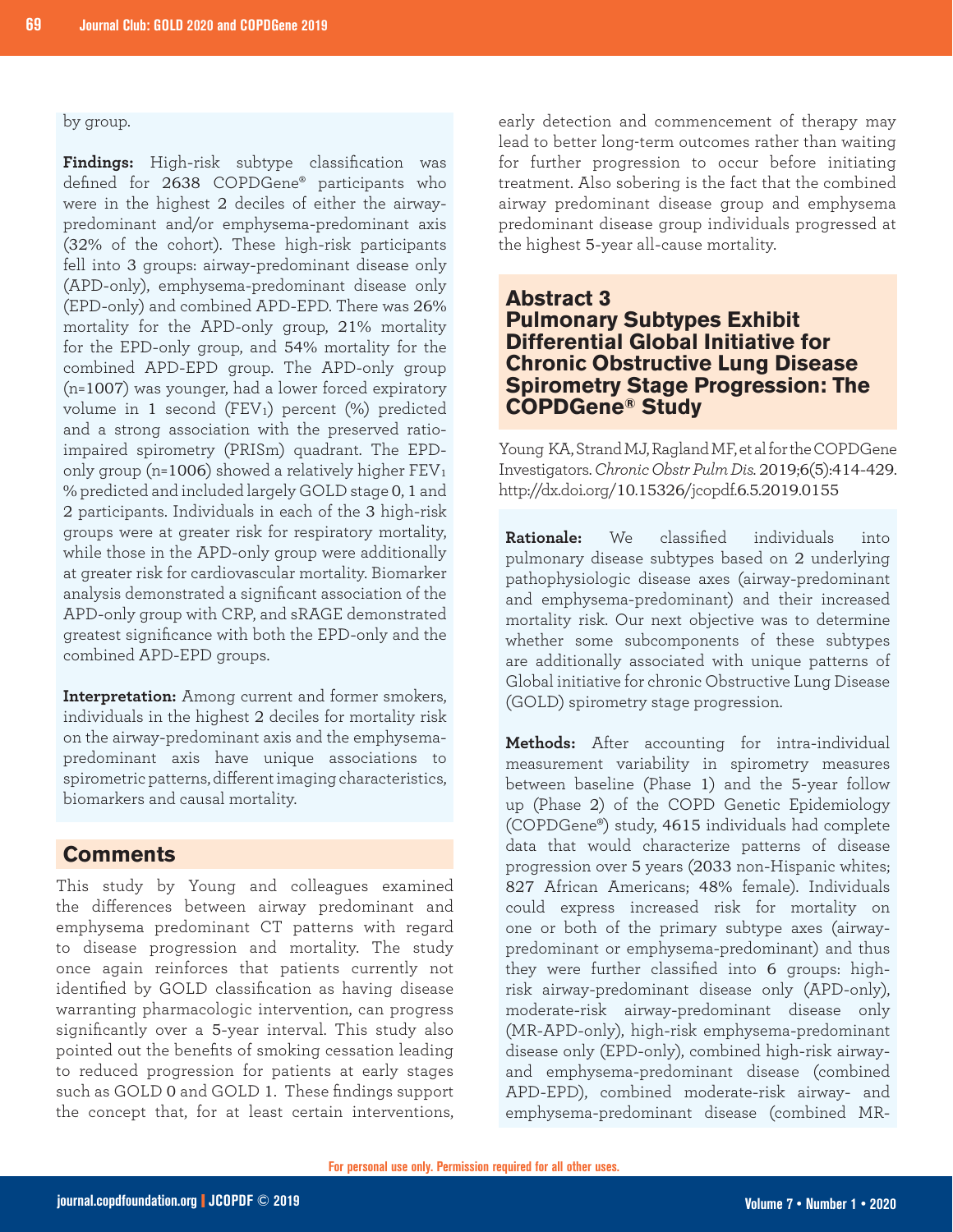APD-EPD), and no high-risk pulmonary subtype. Outcomes were dichotomized for GOLD spirometry stage progression from Phase 1 to Phase 2. Logistic regression of the progression outcomes on the pulmonary subtypes were adjusted for age, sex, race, and change in smoking status.

**Results:** The MR-APD-only group was associated with conversion from GOLD 0 to preserved ratio-impaired spirometry (PRISm) status (odds ratio [OR] 11.3, 95% confidence interval [CI] 5.7-22.1) and GOLD 0 to GOLD 2-4 (OR 6.0, 95% CI 2.0-18.0). The EPD-only group was associated with conversion from GOLD 0 to GOLD 1 (OR 2.4, 95% CI 1.2-4.6), and GOLD 1 to GOLD 2-4 (OR 2.6, 95% CI 1.0-6.9). Conversion between PRISm and GOLD 2-4 (31%-38%) occurred in both the APD-only and the MR-APD-only groups.

**Conclusion:** Differential conversion occurs from GOLD 0 to PRISm and GOLD 0 to GOLD 1 based on groups expressing airway-predominant disease or emphysema-predominant disease independently or in combination. Airway-predominant and emphysemapredominant subtypes are highly important in determining patterns of early disease progression.

#### **Comments**

The findings of this analysis further reinforce the findings and conclusions of the 2 other studies above. The study also highlights the need for such precision in understanding the underlying pathobiology as it is likely that targets for therapy will differ between those who have airway predominant disease only and those who have emphysema predominant disease only.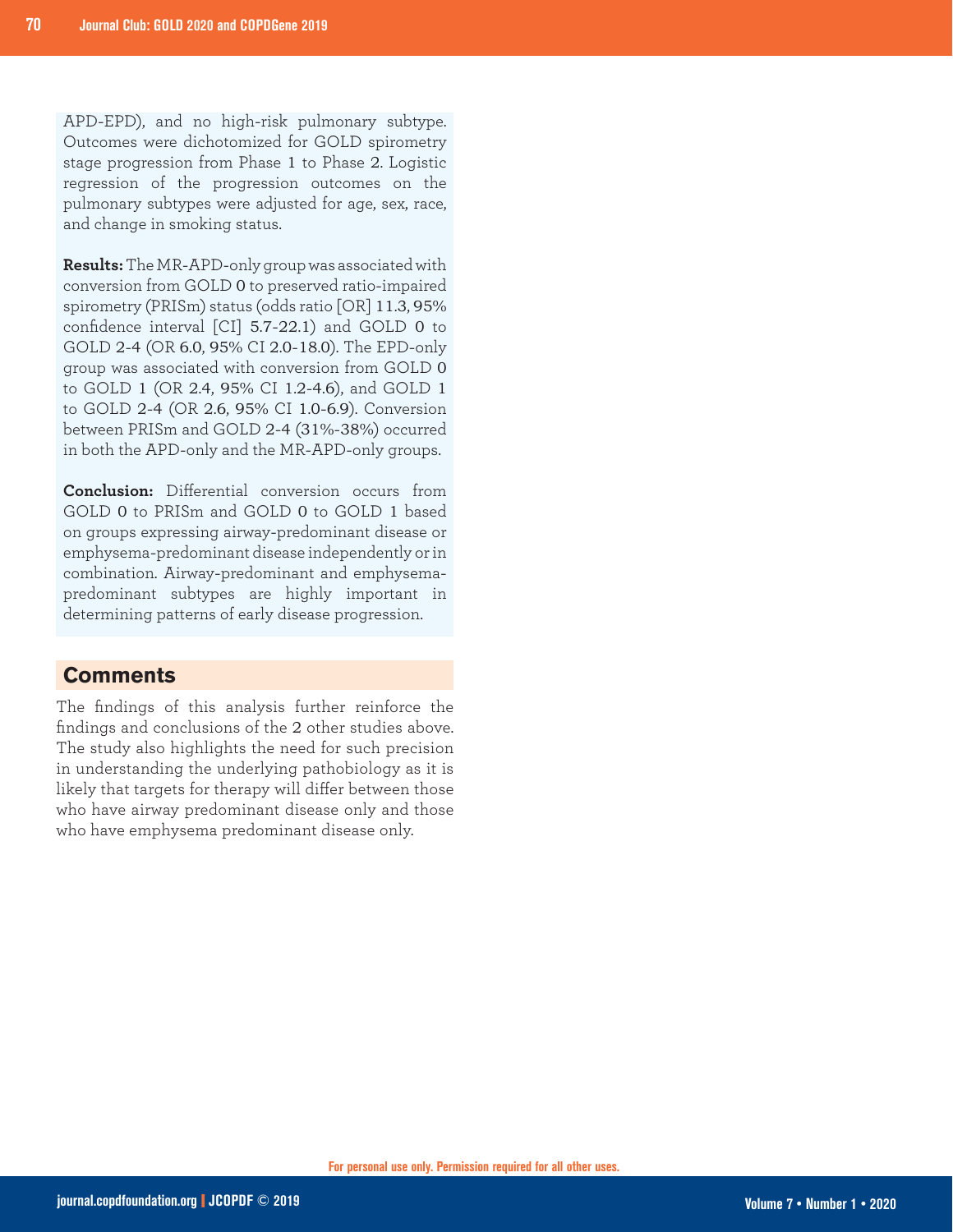#### **References**

- 1. Pauwels RA, Buist AS, Ma P, Jenkins CR, Hurd SS, GOLD Scientific Committee. Global strategy for the diagnosis, management, and prevention of chronic obstructive pulmonary disease: National Heart, Lung, and Blood Institute and World Health Organization Global Initiative for Chronic Obstructive Lung Disease (GOLD): executive summary. *Respir Care*. 2001;46(8):798-825.
- 2. Patel AR, Patel AR, Singh S, Singh S, Khawaja I. Global Initiative for Chronic Obstructive Lung Disease: the changes made. *Cureus*. 2019;11(6):e4985. doi: https://doi.org/10.7759/cureus.4985
- 3. Yang M, Du Y, Chen H, Jiang D, Xu Z. Inhaled corticosteroids and risk of pneumonia in patients with chronic obstructive pulmonary disease: a meta-analysis of randomized controlled trials. *Int Immunopharmacol*. 2019;77:105950. doi: https://doi.org/10.1016/j.intimp.2019.105950
- 4. Halpin DMG. The role of tiotropium+olodaterol dual bronchodilator therapy in the management of chronic obstructive pulmonary disease. *Tuberc Respir Dis (Seoul)*. 2018;81(1): 13-18. doi: https://doi.org/10.4046/trd.2017.0098
- 5. Ferguson GT, Rabe KF, Martinez FJ, et al. Triple therapy with budesonide/glycopyrrolate/formoterol fumarate with cosuspension delivery technology versus dual therapies in chronic obstructive pulmonary disease (KRONOS): a double-blind, parallel-group, multicentre, phase 3 randomised controlled trial. *Lancet Respir Med*. 2018;6(10):747-758. doi: https://doi.org/10.1016/S2213-2600(18)30327-8
- Deas SD. Huprikar N. Dual bronchodilator therapy for chronic 6. obstructive pulmonary disease: evidence for the efficacy and safety of fixed dose combination treatments in the setting of recent guideline updates. *Curr Opin Pulm Med*. 2018;24(2):130- 137. doi: https://doi.org/10.1097/MCP.0000000000000450
- Wedzicha JA, Decramer M, Ficker J, et al. Analysis of chronic 7. obstructive pulmonary disease exacerbations with the dual bronchodilator QVA149 compared with glycopyrronium and tiotropium (SPARK): a randomised, double-blind, parallel-group study. *Lancet Respir Med*. 2013;1(3): 199-209. doi: https://doi.org/10.1016/S2213-2600(13)70052-3
- Calverley PMA, Anzueto A, Carter K, et al. Tiotropium and 8. olodaterol in the prevention of chronic obstructive pulmonary disease exacerbations (DYNAGITO): a double-blind, randomised, parallel-group, active-controlled trial. *Lancet Respir Med*. 2018;6(5): 337-344. doi: https://doi.org/10.1016/S2213-2600(18)30102-4
- Wark, P. ACP Journal Club. Tiotropium reduced exacerbations 9. more than salmeterol in moderate-to-very severe COPD. *Ann Intern Med*. 2011;155(2):JC1-3. doi: https://doi.org/10.7326/0003-4819-155-2-201107190-02003
- 10. Anzueto A, Miravitlles M. Efficacy of tiotropium in the prevention of exacerbations of COPD. *Ther Adv Respir Dis*. 2009;3(3):103- 111. doi: https://doi.org/10.1177/1753465809338854
- 11. Wedzicha JA, Calverley PMA, Seemungal TA, Hagan G, Ansari Z, Stockley RA. The prevention of chronic obstructive pulmonary disease exacerbations by salmeterol/fluticasone propionate or tiotropium bromide. *Am J Respir Crit Care Med*. 2008;177(1):19- 26. doi: https://doi.org/10.1164/rccm.200707-973OC
- 12. Niewoehner DE, Rice K, Cote C, et al. Prevention of exacerbations of chronic obstructive pulmonary disease with tiotropium, a once-daily inhaled anticholinergic bronchodilator: a randomized trial. *Ann Intern Med*. 2005;143(5):317-26. doi: https://doi.org/10.7326/0003-4819-143-5-200509060-00007
- 13. Mehta R, Pefani E, Beerahee M, et al. Population pharmacokinetic analysis of fluticasone furoate/umeclidinium/vilanterol via a single inhaler in patients with COPD. *J Clin Pharmacol.* 2018;58(11):1461-1467. doi: https://doi.org/10.1002/jcph.1253
- 14. Lipson DA, Criner GJ, Lomas DA. Single-inhaler triple versus dual therapy in patients with COPD. *N Engl J Med*. 2018;379(6):592- 593. doi: https://doi.org/10.1056/NEJMc1807380
- 15. Halpin DMG, Birk R, Brealey N, et al. Single-inhaler triple therapy in symptomatic COPD patients: FULFIL subgroup analyses. *ERJ Open Res*. 2018;4(2). doi: https://doi.org/10.1183/23120541.00119-2017
- 16. Lipson DA, Barnhart F, Brealey N, et al for the IMPACT Investigators. Once-daily single-inhaler triple versus dual therapy in patients with COPD. *N Engl J Med*. 2018;378(18):1671- 1680. doi: https://doi.org/10.1056/NEJMoa1713901
- 17. van den Berge M, Kerstjens HA. Blood eosinophils as a continuous variable in the treatment of COPD: impact on the guidelines. *Lancet Respir Med*. 2019;7(9):722-723. doi: https://doi.org/10.1016/S2213-2600(19)30195-X
- 18. Suissa S, Dell'Aniello S, Ernst P. Comparative effectiveness of LABA-ICS versus LAMA as initial treatment in COPD targeted by blood eosinophils: a population-based cohort study. *Lancet Respir Med*. 2018;6(11): 855-862. doi: https://doi.org/10.1016/S2213-2600(18)30368-0
- 19. Siddiqui SH, Pavord ID, Barnes NC, et al. Blood eosinophils: a biomarker of COPD exacerbation reduction with inhaled corticosteroids. *Int J Chron Obstruct Pulmon Dis*. 2018;13: 3669- 3676. doi: https://doi.org/10.2147/COPD.S179425
- 20. Gibson PG. Variability of blood eosinophils as a biomarker in asthma and COPD. *Respirology*. 2018; 23(1):12-13. doi: https://doi.org/10.1111/resp.13200
- 21. Pavord ID, Lettis S, Locantore N, et al. Blood eosinophils and inhaled corticosteroid/long-acting beta-2 agonist efficacy in COPD. *Thorax*. 2016;71(2):118-125. doi: https://doi.org/10.1136/thoraxjnl-2015-207021